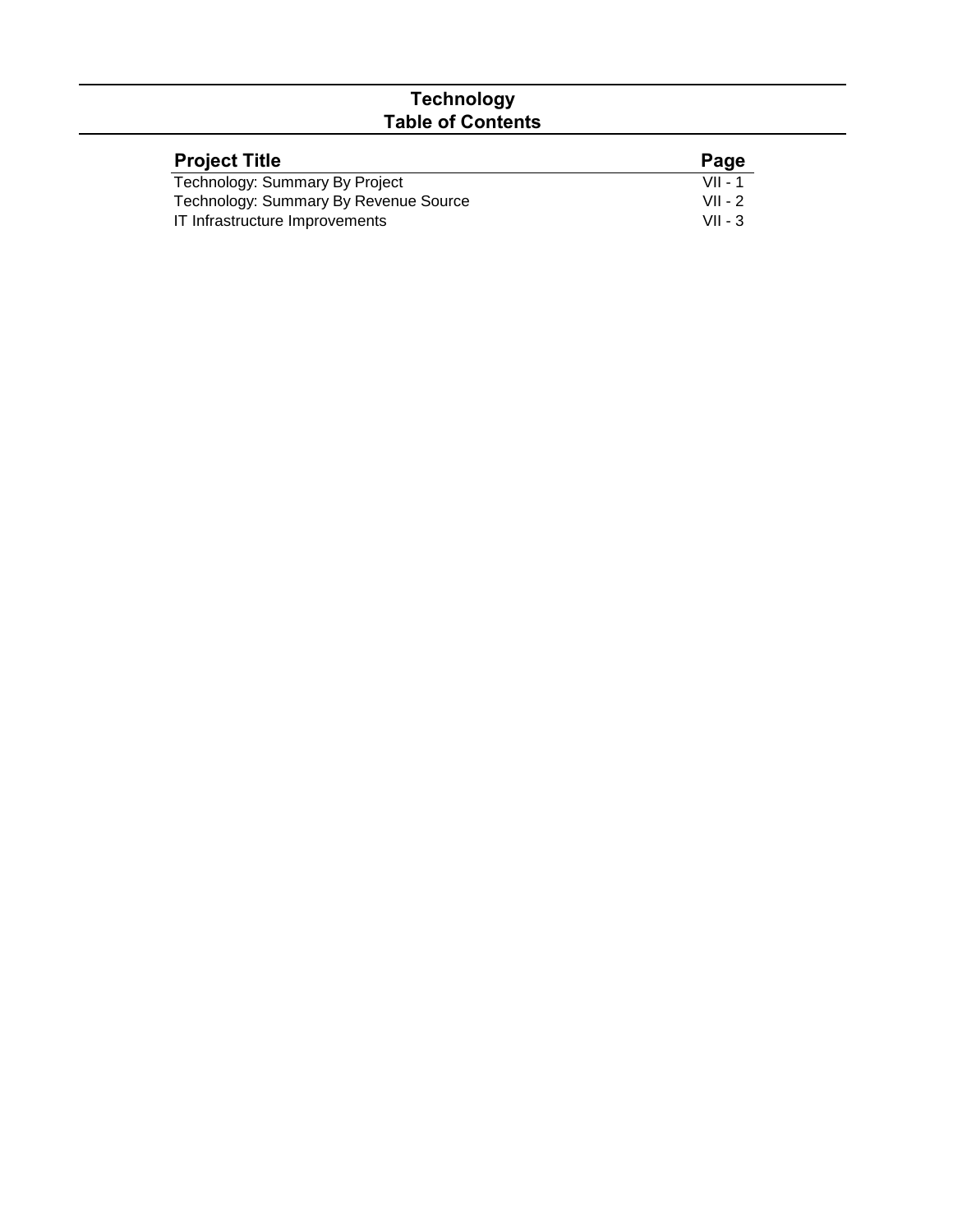| <b>Program Category: Technology</b>  |                   |     |                       |            |            |            |            |       |               |
|--------------------------------------|-------------------|-----|-----------------------|------------|------------|------------|------------|-------|---------------|
|                                      | <b>Future</b>     |     |                       |            |            |            |            |       |               |
| Category                             | <b>Prior Year</b> |     | FY 2015-16 FY 2016-17 | FY 2017-18 | FY 2018-19 | FY 2019-20 | FY 2020-21 | Years | Total Request |
| IT<br>Infrastructure<br>Improvements | 1,751,556         | 0   | 0                     | 0          | 0          | 0          |            | 0     | 1,751,556     |
|                                      | \$1,751,556       | \$0 | \$0                   | \$0        | \$0        | \$0        | \$0        | \$0   | \$1,751,556   |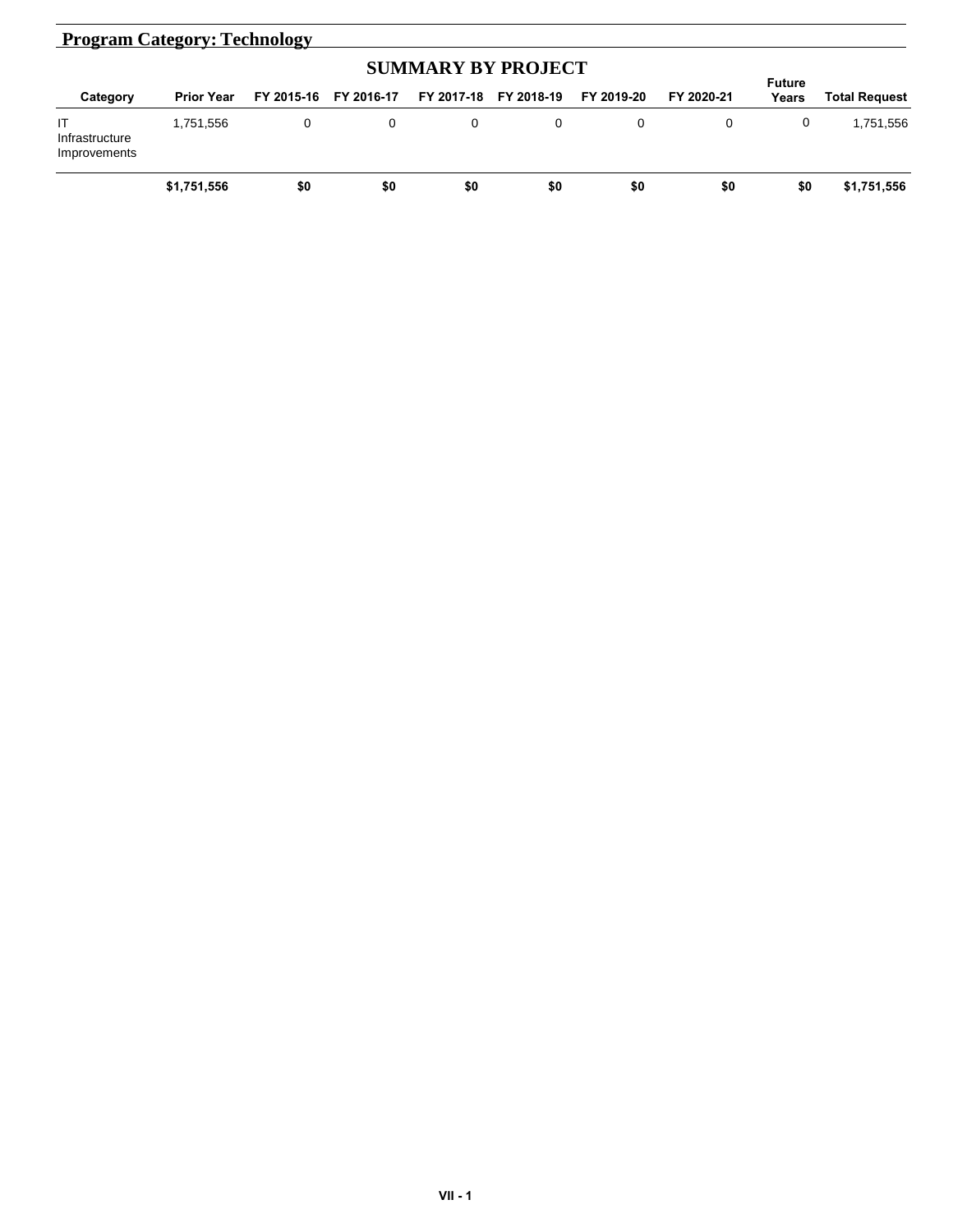## **SUMMARY BY REVENUE SOURCE**

| Category                 | <b>Prior Year</b> | FY 2015-16 | FY 2016-17 | FY 2017-18 | FY 2018-19 | FY 2019-20 | FY 2020-21 | <b>Future</b><br>Years | <b>Total Funds</b> |
|--------------------------|-------------------|------------|------------|------------|------------|------------|------------|------------------------|--------------------|
| Unidentified             |                   |            |            |            |            |            |            |                        |                    |
| <b>Rev Unauthorized</b>  |                   |            |            |            |            |            |            |                        | 0                  |
| <b>Rev Authorized</b>    |                   |            |            |            |            |            |            |                        | 0                  |
| Pay-As-You-Go            |                   |            |            |            |            |            |            |                        |                    |
| Other                    | 1,751,556         |            |            |            |            |            |            | 0                      | 1,751,556          |
| Intergovernmental        |                   |            |            |            |            |            |            |                        | 0                  |
| <b>Installment Sales</b> |                   |            |            |            |            |            |            |                        | 0                  |
| Impact Fees              |                   |            |            |            |            |            |            |                        | $\Omega$           |
| <b>GOB Unauthorized</b>  |                   |            |            |            |            |            |            |                        | 0                  |
| <b>GOB Authorized</b>    |                   |            |            |            |            |            |            |                        |                    |
|                          | \$1,751,556       | \$0        | \$0        | \$0        | \$0        | \$0        | \$0        | \$0                    | \$1,751,556        |